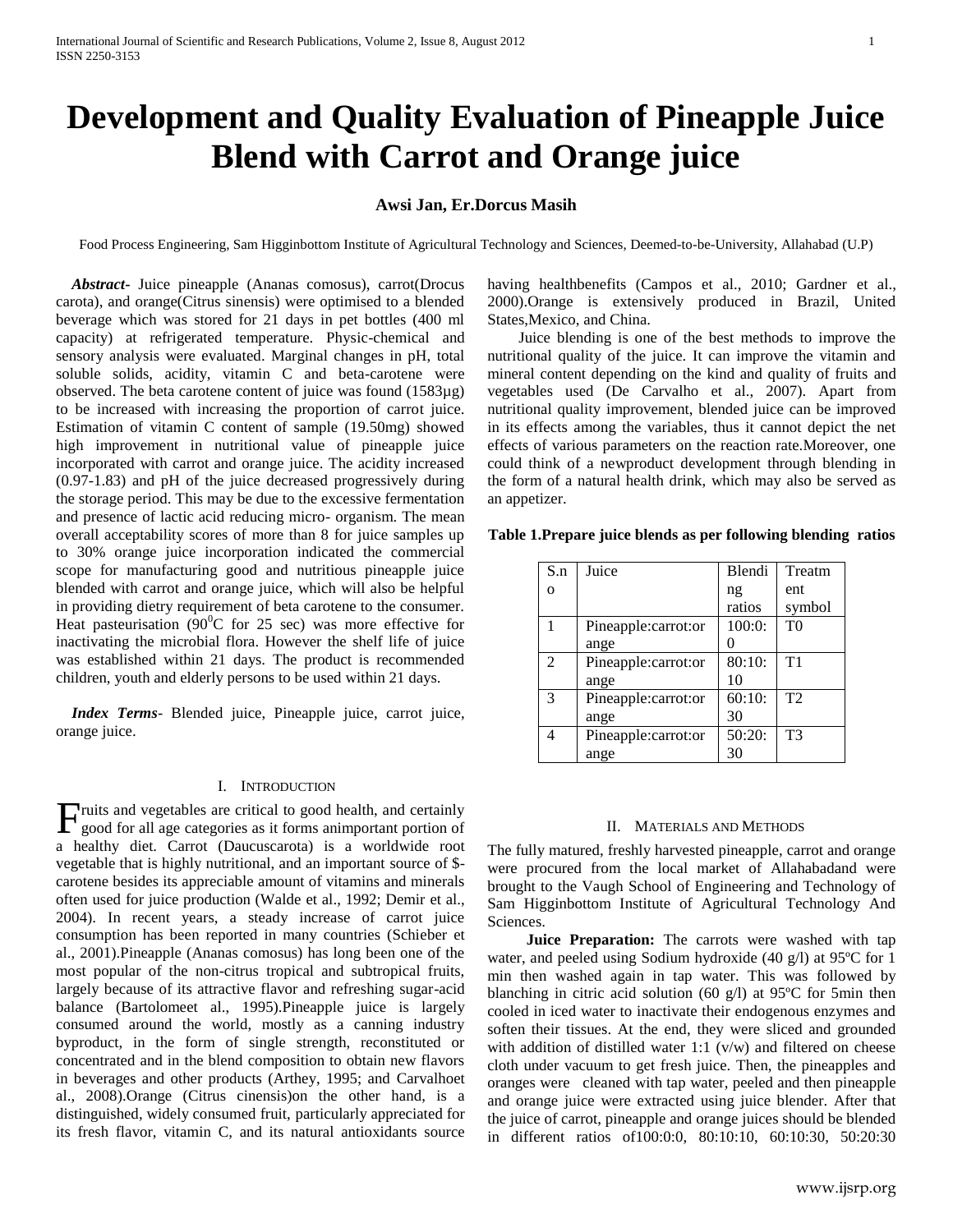respectively. Thenafter sugar and citric acid was added to juice properly and then mixture was filtered through muslin cloth. Three batches of juice mixture were prepared. The product was filled in PET bottles which was sterilized at  $110^0C$  for 10 minutes, then sealed . After that bottles were pasteurized at  $90^0C$ 

for 25sec cooled and stored at refrigerated temperaturet  $5\pm 1$ <sup>0</sup>C for 21 days.

 Total acidity (as % citric acid) and vitamin C were determined by titrimetric method (Ranganna 1986). TSS were determine directly with a refractometer ATAGO  $(0-50^0)$  Brix). Values for pH were measured by pH meter (AOAC 1985). Beta carotene was determined by the method given be All estimations were carried out in triplicate at 7 days interval and the mean values reported. A panel of 10 semi-trained members carried out the overall acceptance test for the juice 9-point Hedonic scale, where 9 is "like extremely" and 1 is "dislike extremely" as described byAmerine et al,1965.. The stastical analyses were carried out by Two- way ANOVA classification as described by Snedecor and Cochran 1968.

# III. RESULTS AND DISCUSSION

# **Sensory Evaluation**

 Overall sensory score of 4combinations was higher among 6 different ingredients compositions (Table 1). The intention was to incorporate the maximum possible quantity of pineapple juice in the juice mixture with higher sensory scores and adjustment of acidity to get good taste. It was observed that the highest sensory score (8.0) was obtained with maximum incorporation of 60% pineapple juice in the juice blend. Therefore, the ingredient compositions having 60% pineapple juice, 20% carrot juice and 30% of orange juice were selected as optimum and used for storage study.

#### **Physico-chemical Analysis Total Soluble Solids**

 The TSS increased with gradual passage of storage time,which might be due to hydrolysis of polysaccharides into monosaccharide and oligosaccharides. The minimum increase (10 Brix to 12 Brix) in TSS was recorded in  $T_2$ treatment, which was statistically superior to other treatments (Table 2). Similar results were also reported by Deka and Sethi (2001) in juice blends and Deka (2000) found an increasing trend in total soluble solids during storage at ambient and low temperature in lime aonla and mango-pineapple spiced RTS beverages.

#### **Titrable Acidity**

 There was a significant increase in titratable aciditycontent during storage (Table 2). This might be due to the addition of citric acid and increase in the level of orange juice. It was observed that maximum acidity (1.36%) was recorded in the pineapple juice blended with carrot juice and orangejuice (T3). The minimum increase (1.38%) in aciditywas showed in T2 treatment which might be due to addition of citric acid and increase in the level of orange juice as shown in Table 2.

#### **pH**

 There was a significant decrease in pH during storage (Table 3). This might be due to increase in titrable acidity, as acidity and pH are inversely proportional to each other. It was observed that the maximum pH (4.18) was recorded in the pineapple juice blended with carrot and orange juice T3. The decrease in pH was due to increase in titrable acidity which affects the organoleptic quality of juice as discussed by Bhardwaj et al,2005.

 **Beta carotene content:** Themeasurement of carotenoids was carried out according tothe method of (Liao et al. 2007) with a littlemodification, by measuring the *A*450 (absorbance at450 nm) at ambient temperature by a spectrophotometer. The beta carotene content of the juice decreased during storage with the advancement of storage period, which was probably due to the fact that beta carotene is sensitive to heat. The gradual decrease in the β carotene value may be due to increasing temperature and heating time as discussed by Chen et al, 1996. It shows that beta carotene is sensitive to heat as shown in Table 4.5

**Ascorbic acid:** The ascorbic acid (vitamin 'C') content of the juice decreased during storage with the advancement of storage period , which was probably due to the fact that ascorbic acid being sensitive to oxygen, light and heat was easily oxidized in presence of oxygen by both enzymatic and non-enzymatic catalyst (Mapson, 1970).Among the beverages prepared with pineapplejuice werebetter in ascorbic acid content. Maximumascorbic acid (33.09 mg/100 ml juice) was recorded in pineapple juice (80%) blended with carrotjuice that is 10% and orange juice that is 10% (T1). These findings are in conformity with the studies of Jain and Khurdiya (2005) reported that the Indian gooseberry juice contained the highest vitamin 'C' (478.56 mg / 100 ml. juice). Hence,when gooseberry juice was blended with other fruit juicesfor the preparation of blended ready-to-serve beverages,it boosted their nutritional quality in terms of vitamin C content as shown in table 6.

**Table 1: Sensory quality scores ofpineapple-carrot-orange juice blend (60:10:30) blend during storage.**

|        | 0 days | $7th$ day | $14^{\text{th}}$<br>day | $21st$ day |
|--------|--------|-----------|-------------------------|------------|
| Colour | 7.2    | 8.0       | 7.0                     | 3.0        |
| Flavor | 7.6    | 8.2       | 8.0                     | 6.7        |
| Taste  | 8.2    | 7.8       | 7.6                     | 4.5        |
| OΑ     |        | 8.0       | 8.0                     | −<br>7.0   |

 **OA=overall acceptiblity,**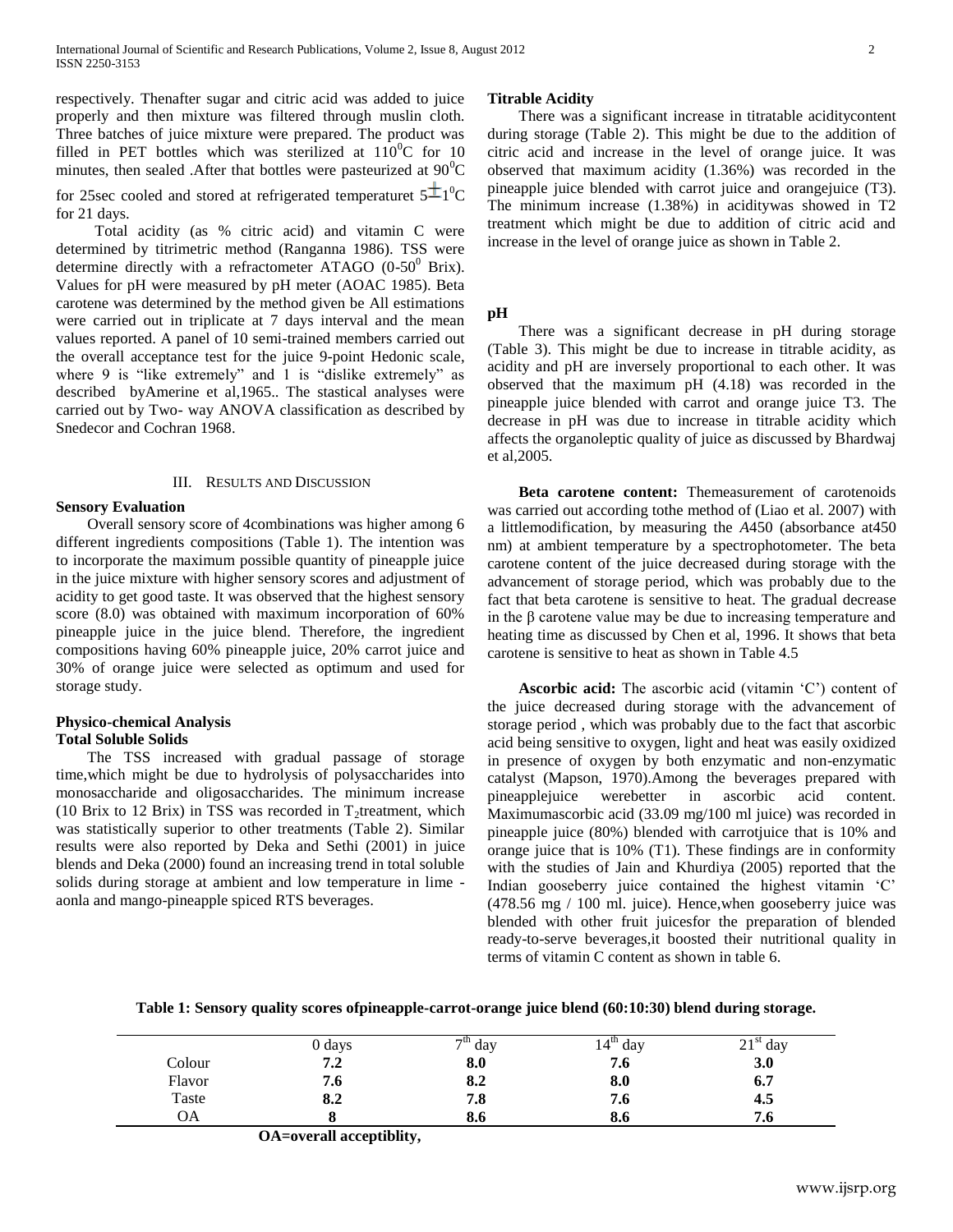| <b>Treatments</b>   | 0 days  | $7th$ days             | $14th$ days | $21st$ days |
|---------------------|---------|------------------------|-------------|-------------|
|                     |         |                        |             |             |
| $T_0$               | 0.95    | 1.43                   | 1.46        | 1.44        |
| $T_1$               | 0.83    | 1.08                   | 1.24        | 1.33        |
| T <sub>2</sub>      | 0.97    | 1.12                   | 1.36        | 1.38        |
| $T_3$               | 0.54    | 1.23                   | 1.34        | 1.36        |
| <b>Overal Mean</b>  | 0.82    | 1.22                   | 1.35        | 1.38        |
| F-test              | S       | S                      | S           | S           |
| S. Ed. $(\pm)$      | 0.039   | 0.046                  | 0.054       | 0.014       |
| $C. D. (P = 0.05)$  | 0.082   | 0.098                  | 0.114       | 0.030       |
|                     |         |                        |             |             |
|                     |         | Table 3: pH            |             |             |
|                     |         |                        |             |             |
| <b>Treatments</b>   | 0 days  | $7th$ days             | $14th$ days | $21st$ days |
| $T_0$               | 4.21    | 4.14                   | 4.03        | 3.98        |
| $\rm T_1$           | 4.18    | 4.12                   | 4.04        | 4.00        |
| T <sub>2</sub>      | 4.09    | 4.03                   | 3.95        | 3.88        |
| $T_3$               | 4.02    | 3.98                   | 3.87        | 3.64        |
| <b>Overal Mean</b>  | 4.13    | 4.07                   | 3.97        | 3.88        |
| F-test              | S.      | S                      | S           | S           |
| S. Ed. $(\pm)$      | 0.008   | 0.034                  | 0.042       | 0.039       |
| C. D. $(P = 0.05)$  | 0.017   | 0.073                  | 0.089       | 0.082       |
|                     |         | Table 4: Beta carotene |             |             |
| <b>Treatments</b>   | 0 days  | $7th$ days             | $14th$ days | $21st$ days |
|                     |         |                        |             |             |
| $T_0$               | 6.65    | 6.43                   | 6.35        | 5.95        |
| $\rm T_1$           | 1624.00 | 1126.00                | 1117.00     | 1101.00     |
| $T_2$               | 1107.00 | 1617.00                | 1605.00     | 1583.00     |
| $T_3$               | 1594.00 | 1576.00                | 1564.00     | 1542.00     |
| <b>Overall Mean</b> | 1082.91 | 1081.36                | 1073.09     | 1057.99     |
| F-test              | S       | ${\bf S}$              | S           | S           |
| S. Ed. $(\pm)$      | 385.757 | 342.758                | 338.237     | 333.403     |
| $C. D. (P = 0.05)$  | 817.805 | 726.647                | 717.062     | 706.814     |

**Table 2: Titrable Acidity**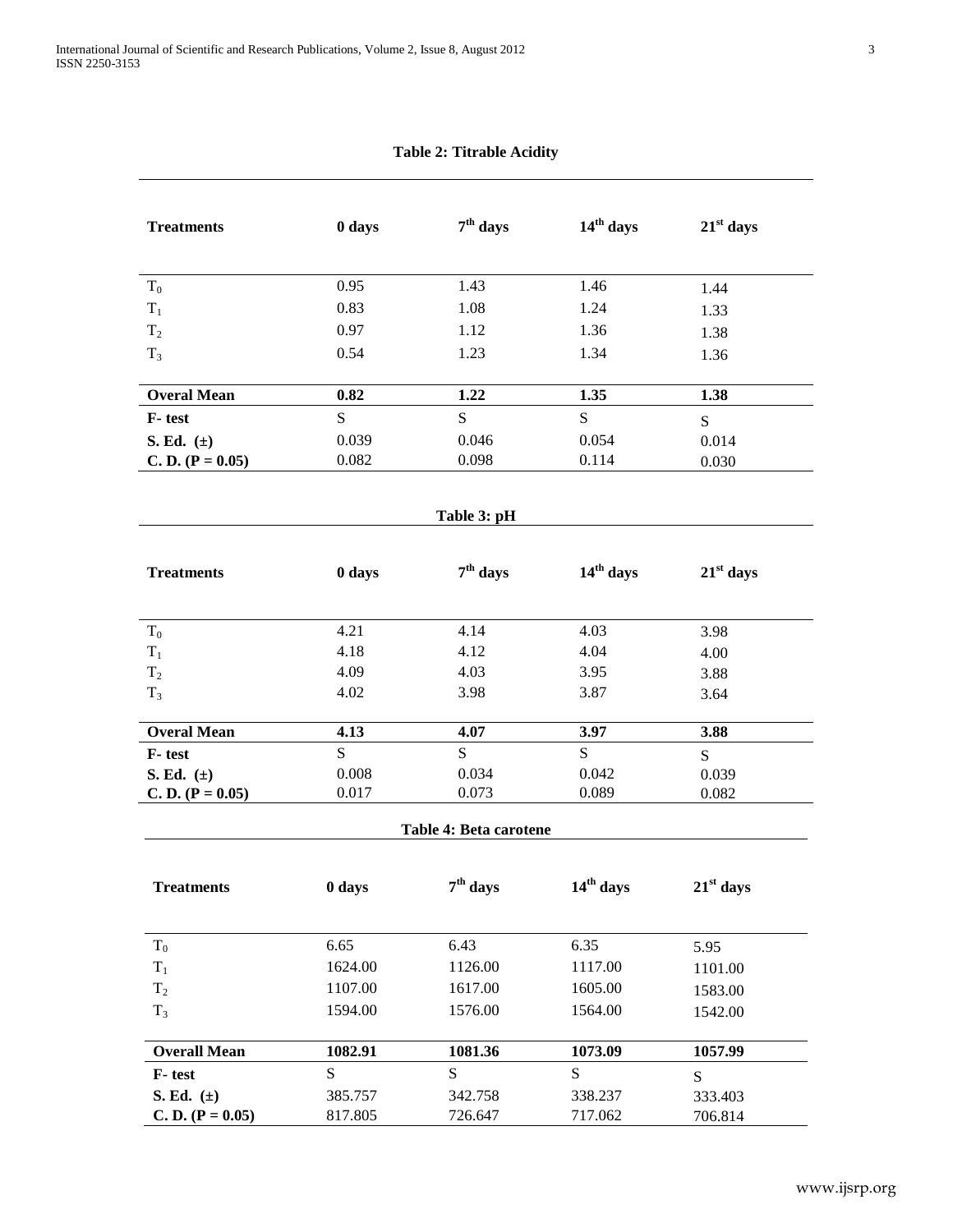| Table 5: Vitamin C content |        |            |             |             |  |
|----------------------------|--------|------------|-------------|-------------|--|
| <b>Treatments</b>          | 0 days | $7th$ days | $14th$ days | $21st$ days |  |
| $T_0$                      | 32.50  | 28.90      | 25.03       | 18.90       |  |
| $T_1$                      | 46.90  | 43.10      | 40.10       | 33.09       |  |
| T <sub>2</sub>             | 41.30  | 36.20      | 29.70       | 19.50       |  |
| $T_3$                      | 45.40  | 38.10      | 33.20       | 28.90       |  |
|                            |        |            |             |             |  |
| <b>Overal Mean</b>         | 41.53  | 36.58      | 32.01       | 25.10       |  |
| F-test                     | S      | S          | S           | S           |  |
| S. Ed. $(\pm)$             | 0.200  | 0.078      | 0.486       | 1.173       |  |
| C. D. $(P = 0.05)$         | 0.424  | 0.166      | 1.030       | 2.486       |  |



**Fig.1 sensory quality attributes of blende juice.**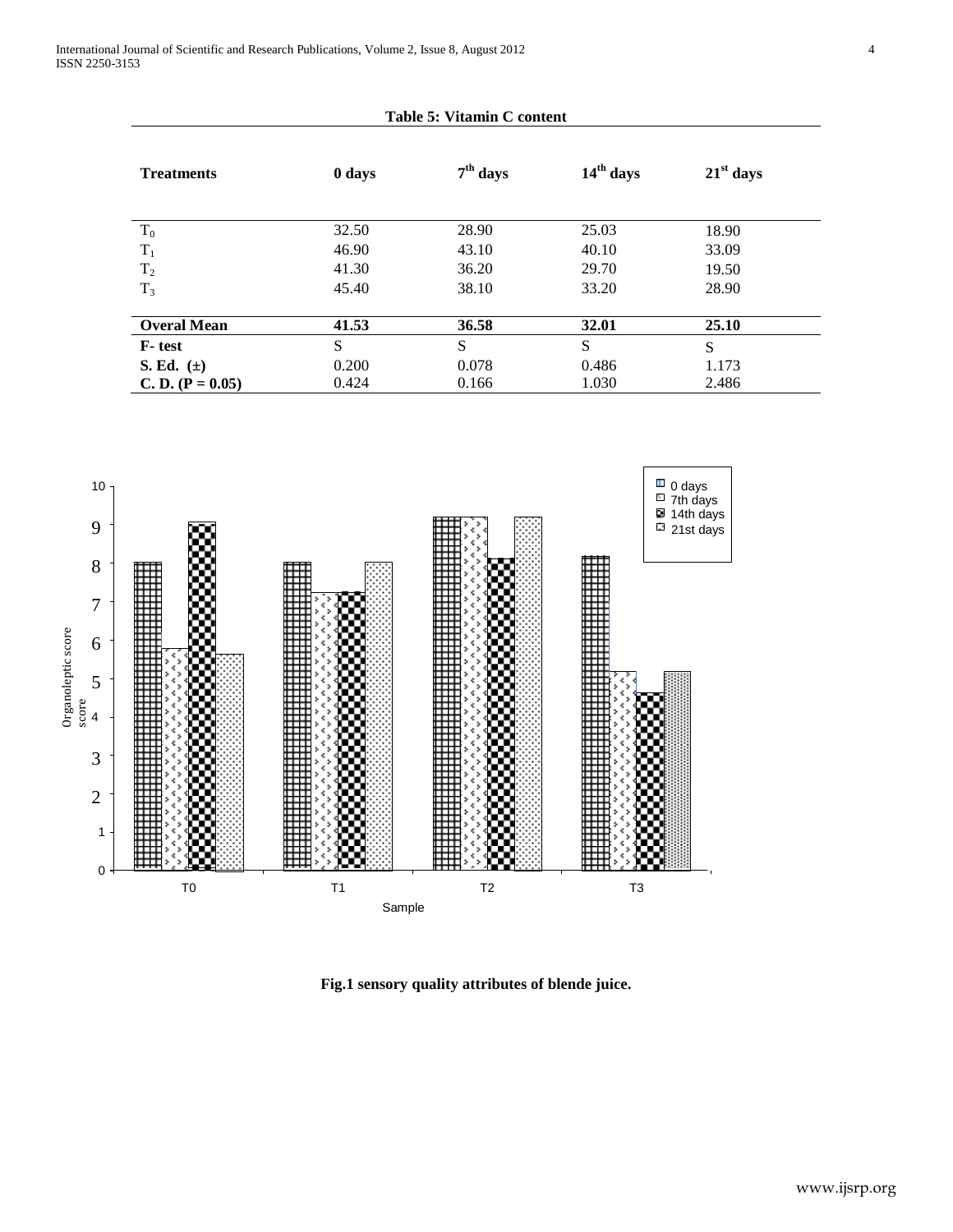

**Fig.2: titrable acidity of plain and blended juice during storage per**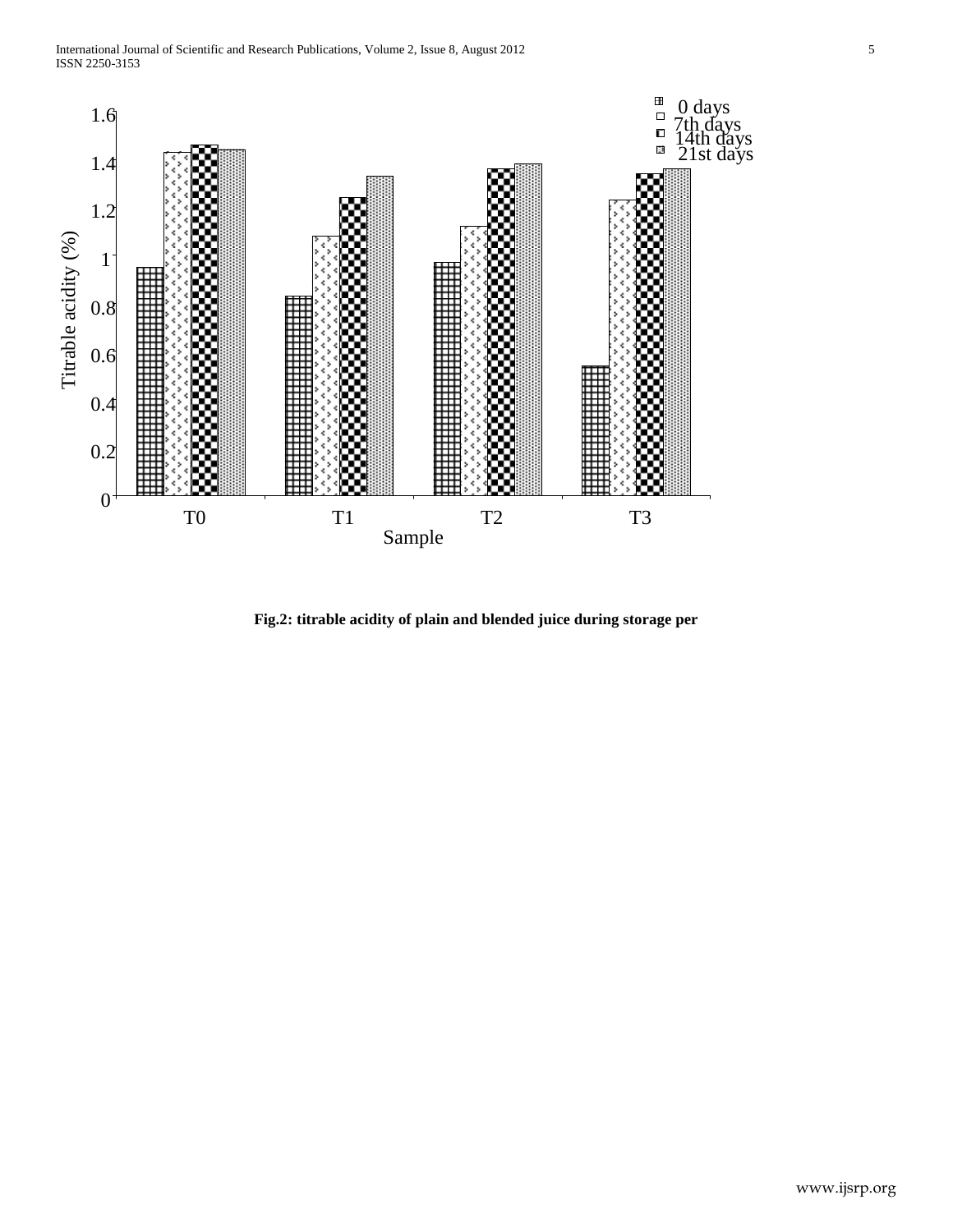

**Fig 3: pH value of plain and blended juice during storage period**



**Fig.4: beta carotene content of plain and blended juice during storage period**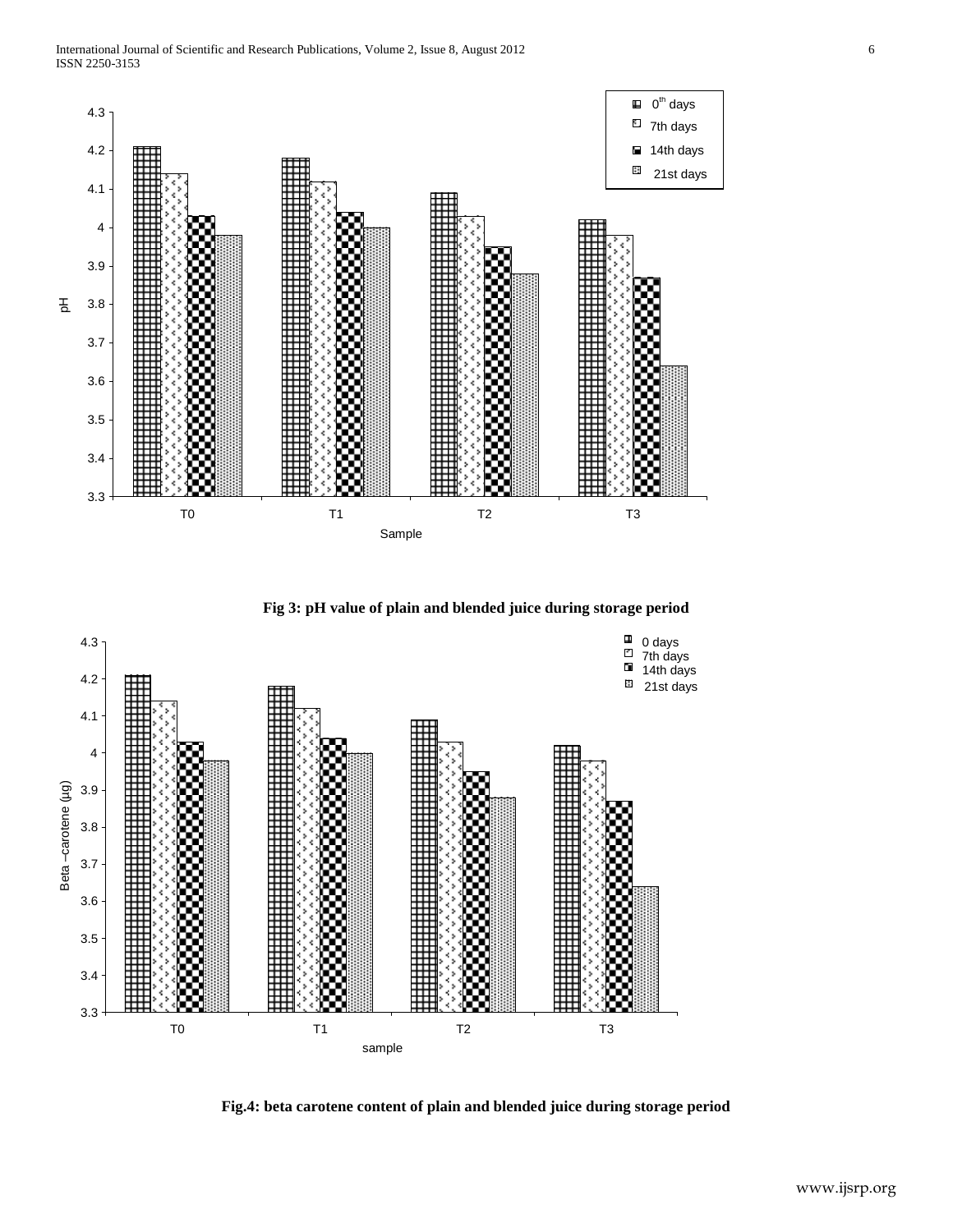

**Fig.5: vitamin C content of plain and blended juice during storage period**

#### IV. CONCLUSION

 It was concluded that the pineapple juice blend: carrot juice: orange juice (60:10:30) was most effective juice blend for minimum change in TSS (10 brix to 12 brix), acidity (0.97-1.83), vitamin C (19.50), and beta carotene (1583µg). Sensory evaluation was also higher and better consistency score up to the end of storage. The population of bacteria  $(1.7 \times 10^3)$ , mold and yeast  $(11^{\mathbf{X}}10^3)$  at the end of storage 21 days. On the basis of above results revealed in the present study it may be concluded that the formulation of mixed blend juice beverage is possible to satisfy consumer taste and preferences. The product was microbiologically safe during 21 days of storage with good acceptability. So this juice blend could be stored for 21 days.

#### **REFERENCES**

- [1] AOAC 1985. Official methods of analysis. 16th edn, Association of Official Analytical Chemists, Washington DC
- [2] Amerine MA, Pangbron RM, Rossler EA (1965). Principles of sensoryevaluation of food, Acadamic Press, New York and London
- [3] Deka BC (2000). Preparation and storage of mixed fruit juice spicedbeverage, 2000 Ph.D. Thesis, IARI, New Delhi,
- [4] Deka BC, Sethi V (2001). Preparation of mixed fruit juice spiced RTS beverages. Ind. Fd. Packer, 42(3): 58-61.
- [5] De Carvalho, J.M, G.A, Maia, R.W, De Figueredo 2007. Development of a blended non-alcoholic beverage composed of coconut water and cashew apple juice containing caffeine. J. Food Qual., 30: 664-681.
- [6] Demir, N, J.Acar and K.S Baheci 2000. The use of commercial pectinase in fruit juice industry. Part 3: Immobilized pectinase for mash treatment, 47:J. Food Engineering 275-280.
- [7] Dhaliwal M, Hira KC (2001). Effect of storage on physico-chemical and nutritional characteristics of carrot-beet root and carrot-black carrot juices. J. Food Sci. Technol., 38(4): 343-347.
- [8] Jain SK, Khurdiya DS, Gaur YD, Ladha ML (2003). Thermal processingof aonla juice. Ind. Fd. Packer, 32(3):46-49
- [9] Jain SK, Khurdiya DS (2005). Vitamin "C "enrichment of fruit juice based ready-to- serve beverages through blending of Indian gooseberry (Emblica officinalis Gaertn) juice. Plant Foods Hum. Nutr., 59: 63.
- [10] Khurdiya DS, Anand JC (1981). Effect of storage temperature on quality of phalsa beverage. J. Food Sci. Technol., pp. 18-16.
- [11] Klin M, Nagy S (1988). An improved method to determine non enzymic browning in citrus juice. J. Agric. Food Chem., 36 (6): 1271-1274
- [12] Kumar R, Kaushik RA, Chharia AS (1992). Effect of post harvest treatment on the quality of mango during storage. Haryana J. Hort.Sci., 21(1-2): 49.
- [13] Ranganna S 1986. Handbook of analysis and quality control for fruit and vegetable products. 2nd edn, Tata McGraw-Hill Publ, New Delhi.
- [14] Schieber, A, M. Marx and R. Carle, 2002. Simultaneous determination of carotenes tocopherol in ATBC drinks by high-performance liquid chromatography. Food Chem., 76: 357-362.

#### **AUTHORS**

**First Author** – Awsi Jan, M.tech student, Food Process Engineering, Sam Higginbottom Institute of Agricultural Technology and Sciences,Deemed-to-be-University, Allahabad (U.P), Email:awsijan@gmail.com

**Second Author** – Er.Dorcus Masih, Assistant Professor, Food Process Engineering, Sam Higginbottom Institute of Agricultural